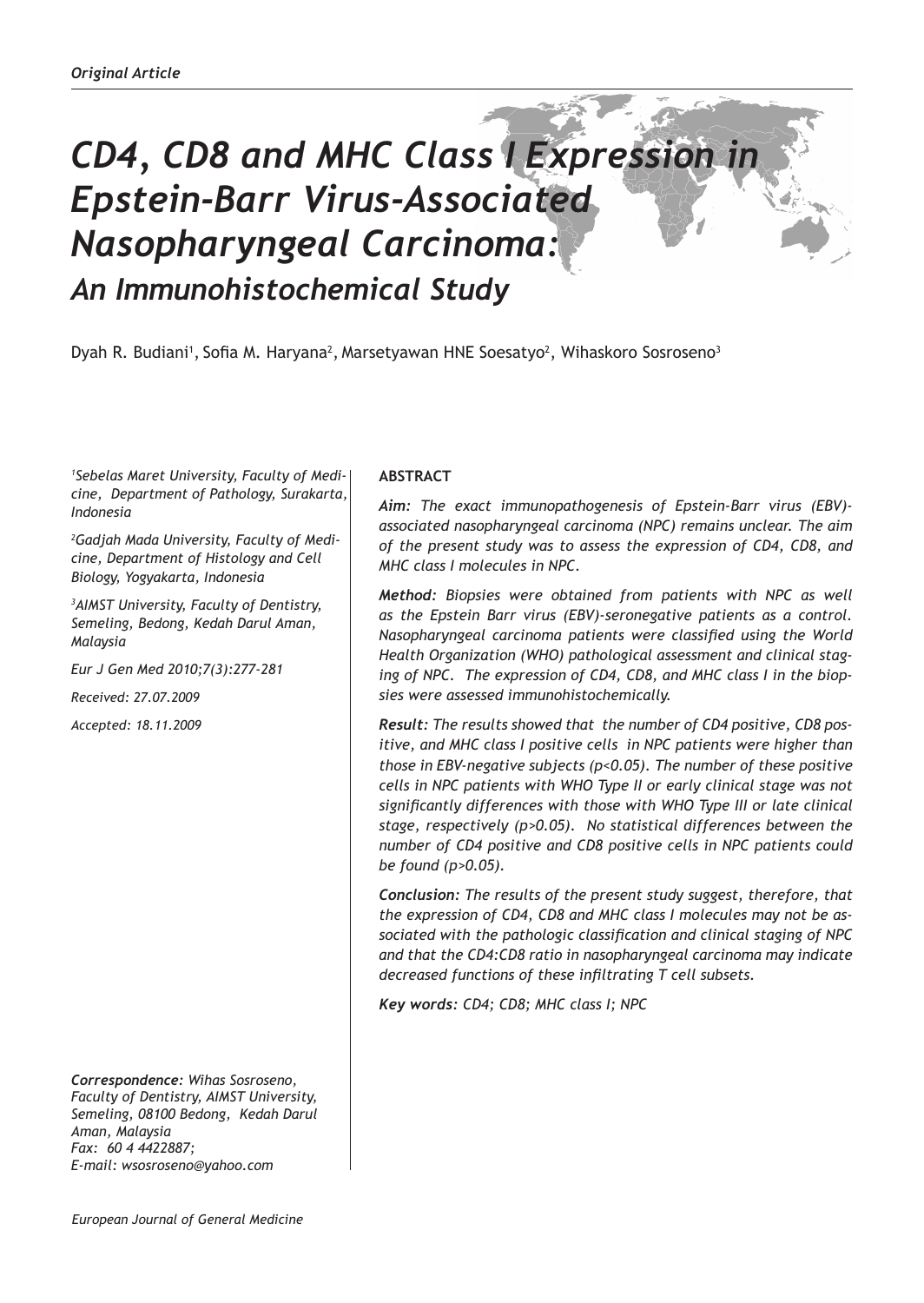### *Epstein-Barr virus ilişkili Nazofaringeal Karsinomada CD4, CD8 ve MHC Klas I Ekspresyonu: İmmunohistokimyasal Çalışma*

*Amaç: Epstein-Barr virus (EBV) ilişkili Nazofarengeal Karsinomun (NFK) immunopatogenezi tam olarak aydınlatılamamıştır. Bu çalışmanın amacı, NPC de CD4, CD8 ve MHC Klas I ekspresyonunun araştırmaktır*

*Metod: NFK tanılı ve kontrol gurubu olarak EBV seronegatif olan hastaların biyopsileri incelendi. Nasofarengial karsinom hastaları Dünya Sağlık Örgütü (WHO) NFK patolojik değerlendirme ve klinik evrelemesi kullanılarak sınıflandırıldı. Biyopsilerdeki CD4, CD8 ve MHC Klas I ekspresyonu immunhistokimyasal olarak değerlendirildi.*

*Bulgular: CD4 pozitif, CD8 pozitif ve MHC Klas I pozitiflik miktarı NFK hücrelerinde EBV negatif guruba göre yüksek bulundu (p<0.05). WHO Tip 2 veya erken evre NFK daki pozitif hücre sayısı ile WHO Tip 3 veya geç evre arasında istatistiksel olarak fark yoktu (p>0.05). NFK hastalarında CD4 pozitif hücre sayısı ile CD8 pozitif hücre sayısı arasında istatistiksel olarak fark yoktu (p>0.05). Sonuç: CD4, CD8 ve MHC Klas I moleküllerinin ekspresyonunun NFK hastalarında patolojik sınıflandırma ve klinik evreleme ile alakalı olmadığını, nasofarenks karsinomunda CD4/CD8 oranı infiltre eden T hücre alt gurublarının fonksiyonunda azalma olduğuna işaret etmektedir.*

*Anahtar kelimeler: CD4; CD8; MHC klas I; NFK*

### **INTRODUCTION**

Nasopharyngeal carcinoma (NPC) is a tumor of epidermoid origin and prevalent in several regions around the world. Based on the degree of differentiation, the World Health Organization (WHO) classifies NPC into keratinizing squamous cell carcinoma (WHO Type I) and nonkeratinizing carcinoma which is further subdivided into the differentiated subtype (WHO Type II) and undifferentiated subtype (WHO Type III). The association between Epstein-Barr virus (EBV) and NPC is well known as shown by the fact that the EBV genome was found in the NPC speciments (1,2). However, it would appear that EBV is much more strongly associated with the undifferentiated NPC as compared with other NPC subtypes (3). EBV is a member of the herpesvirus family and primarily infects and replicates in the stratified squamous epithelium of oropharynx (1,2).

The precise pathogenesis by which EBV induces the development of NPC remains to be further elucidated. Both CD4+ and CD8+T cells have been shown to infiltrate in the stroma of NPC (4,5). Altered expression of major histocompatibility complex (MHC) class I has also been reported (5). However, despite abundant infiltrating T cells in the stroma of NPC, the development of tumor remains progressive, suggesting that the immune responses against the cancerous cells may be down-regulated, perhaps by cancer-derived immunosuppressive cytokines. Indeed, a previous study showed that an increased production of interleukin-10 (IL-10) in the patients with NPC-WHO type III or clinical late stage (6), suggesting that this cytokine may inhibit the functions of infiltrating T cell subsets in NPC tissues. Therefore, the aim of the present study was to immunohistochemically determine the expression of CD4, CD8 and MHC class I in NPC tissues from Indonesian patients.

#### **MATERIALS AND METHODS**

NPC biopsies were obtained from 8 patients with nonkeratinizing carcinoma (WHO Type II) and 19 patients with undifferentiated carcinoma (WHO Type III). The clinical staging of NPC was examined according to tumor-nodemetastasis (TNM) classification of the International Union Against Cancer rules for head and neck cancer. These NPC patients were then classified as early stage (stage I and II) and late stage (stage III and IV) as previously described (7). Biopsies were collected from the patients undergone observations and treatments at the Dr. Sardjito's General Hospital, Yogyakarta, Indonesia. All NPC patients were EBV positive by serological tests. The controls were derived from the nasopharyngeal tissues of the EBV-seronegative subjects undergoing for the elective surgery. All participants and/or their relatives gave informed contents and this study was approved by the ethical committee of the Faculty of Medicine, Gadjah Mada University.

CD4+ and CD8+T cells as well as MHC class I positive cells in paraffin-embedded blocks were determined using the avidin-biotin-peroxidase complex. Following cut and deparaffinization, the sections were blocked in 3%  $H_2O_2$  dissolved in absolute methanol and then mounted with protein blocking agent (Lipshaw, Pittsburgh, PA). Biotinylated mouse anti-human CD4, CD8 and MHC class I antibodies (Sigma, St. Louis, MO) were applied on all sections which were then incubated for 30 minutes at room temperature. After washing, all sections were re-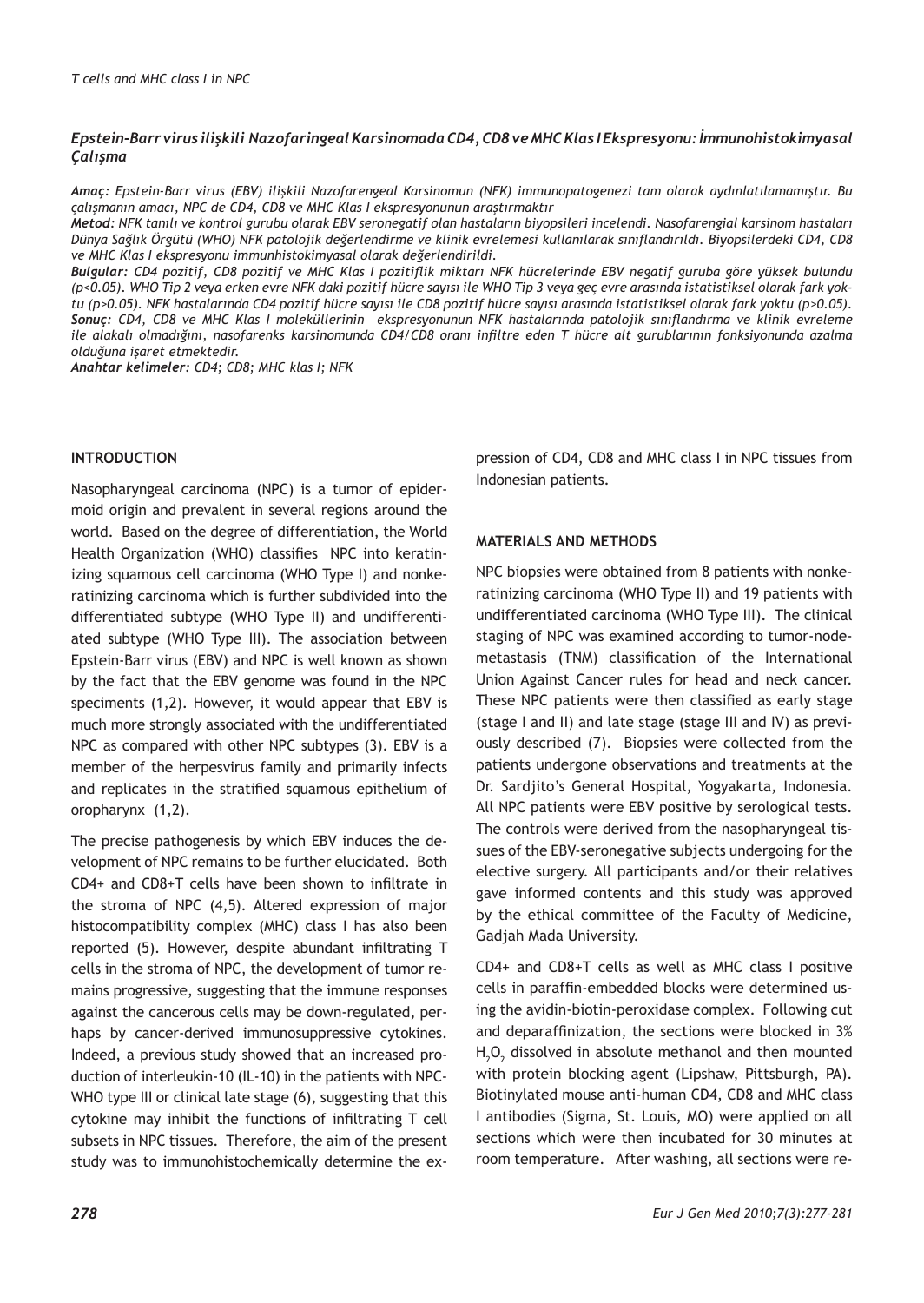

*Figure 1. CD4, CD8 and MHC class I protein expression in nasopharyngeal carcinoma (NPC). Panel A, C and E are WHO Type II NPC, whereas panel B, D and F are WHO Type III. (A and B) = CD4 protein expression; (C and D) = CD8 protein expression; (E and F) = MHC class I protein expression. Arrows indicate positive cells. (Original magnification X 400)* 

acted with the streptavidin-peroxidase (Lipshaw) for 30 minutes, visualized using a 3-3'-diaminobenzidine tetrahydrochloride solution (DAB; Lipshaw) for 10-20 minutes and subsequently counterstained with hematoxylin. Cells with positive staining per  $mm<sup>2</sup>$  were microscopically counted.

The data was statistically determined by a one way analysis of variance followed by Fischer's least squared differences using a statistical package (SPSS Inc., Chicago).

#### **RESULTS**

The positive staining for CD4+ and MHC class I+ cells were scattered in the stroma of NPC tissues (Figure 1). The distribution of these positive cells in NPC tissues with WHO II classification was almost similar with that in NPC tissues with WHO III. Statistically, CD4+, CD8+ and MHC class I+ cells in cancerous tissues from NPC patients were higher than those from the healthy subject (p<0.05) (Figure 2 and 3). No statistically differences in the number of positive cells between WHO II and WHO III of NPC could be found (p>0.05) (Figure 1 and 2). When NPC patients were divided into clinical stages, the number of positive cells between early and late stage were not also significantly different (p>0.05) (Figure 3). The number of CD4+ cells in each of pathological classifications and the clinical staging was not significantly difference with that of CD8+ cells (p>0.05) (Figure 2 and 3).

#### **DISCUSSION**

The present study showed that the number of infiltrating CD4+ cells in tissues from patients with NPC was significantly higher than the control, suggesting that infiltrating CD4+ cells may play a role in the progression of NPC as also previously demonstrated (4,5). Interestingly, the present study indicated that the number of CD4+T cells was independent upon the pathological classification and clinical staging of NPC. The exact reason to explain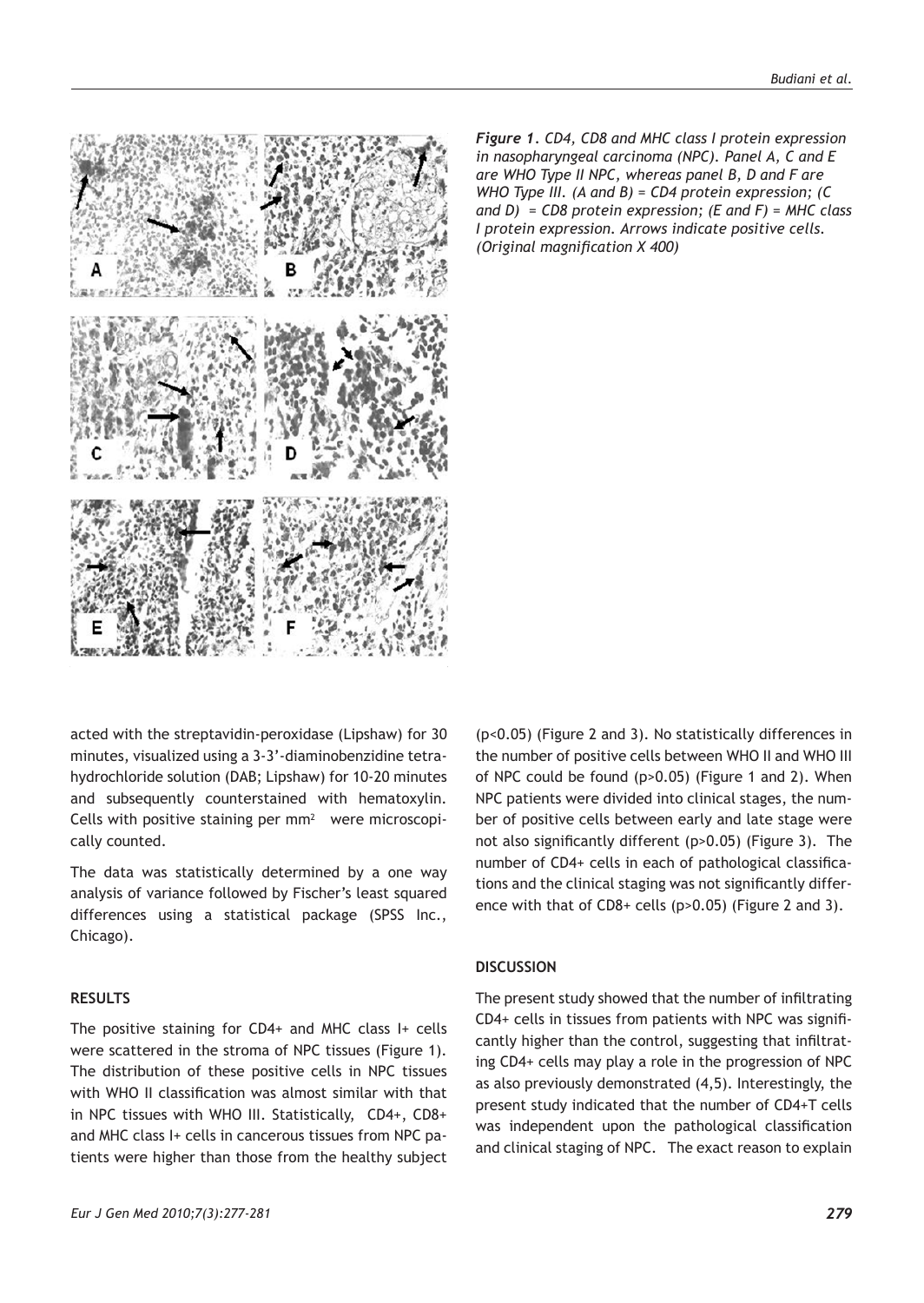



*Figure 2. The number of CD4+, CD8+ and MHC class I+ cells in NPC tissues based on the WHO's pathological classification. Bars represent mean and standard deviation. (\*) = significant at p<0.05*

*Figure 3. The number of CD4+, CD8+ and MHC class I+ cells in NPC tissues based on the clinical staging. Bars represent mean and standard deviation. (\*) = significant at p<0.05*

these results remains unclear. One of the possibilities is that CD4+T cells may be activated at the premalignant to malignant stage of EBV infection; so that, the number of infiltrating CD4+ cells remains stable throughout the progression of NPC as previously suggested (8,9).

CD8 cells can be activated by EBV-derived antigens in a MHC class I-dependent mechanism (1). Therefore, increased number of infiltrating cells CD8+ cells in NPC seen in the present study is not surprising and is supported by previous studies (5,10). Interestingly, the number of CD8+T cells in NPC biopsies as seen in the present study was not associated with the pathological classification and clinical staging of NPC. The exact reason to explain these results is not clear, yet again. It is possible that the number CD8+T cells in the late stage of NPC as seen in the present study might reflect a defect of cell activation or functions in this clinical staging of this tumor (10,11), perhaps due to the action of IL-10 (6,12), thereby inhibiting further proliferation and differentiation of this T cell subset in NPC. However, this notion needs to be further clarified.

Of interest, the CD4+ and CD8+ cell ratio in all pathological classifications and clinical stages of NPC seen in

the present study was equal. In contrast, previous studies found that the number of infiltrating CD4+T cells in NPC is significantly higher that that of CD8+T cells (4,5). The exact reason to explain the discrepancy between the previous (5) and the present study is far from clear. Perhaps, this discrepancy may be due to different patient's genetic background and/or EBV strains infected the NPC patients participated in the previous and the present study (1,2).

NPC cells posse normal expression of essential components, such as TAPs and LMP, of MHC class I processing pathway and hence, normal MHC class I-antigen processing functions (13). Therefore, the results of present study showing that MHC class I expression in NPC was increased as compared with the healthy control indicates that EBV infection may stimulate the synthesis of MHC class I molecules and antigen-presentation functions of NPC cells. Furthermore, the present study also demonstrated that the expression of MHC class I in NPC is independent on the clinical staging and pathological classification of tumor and these results are in accordance with the previous study (5). One may assume, therefore, that MHC-class I-bearing NPC cells may present EBV-derived